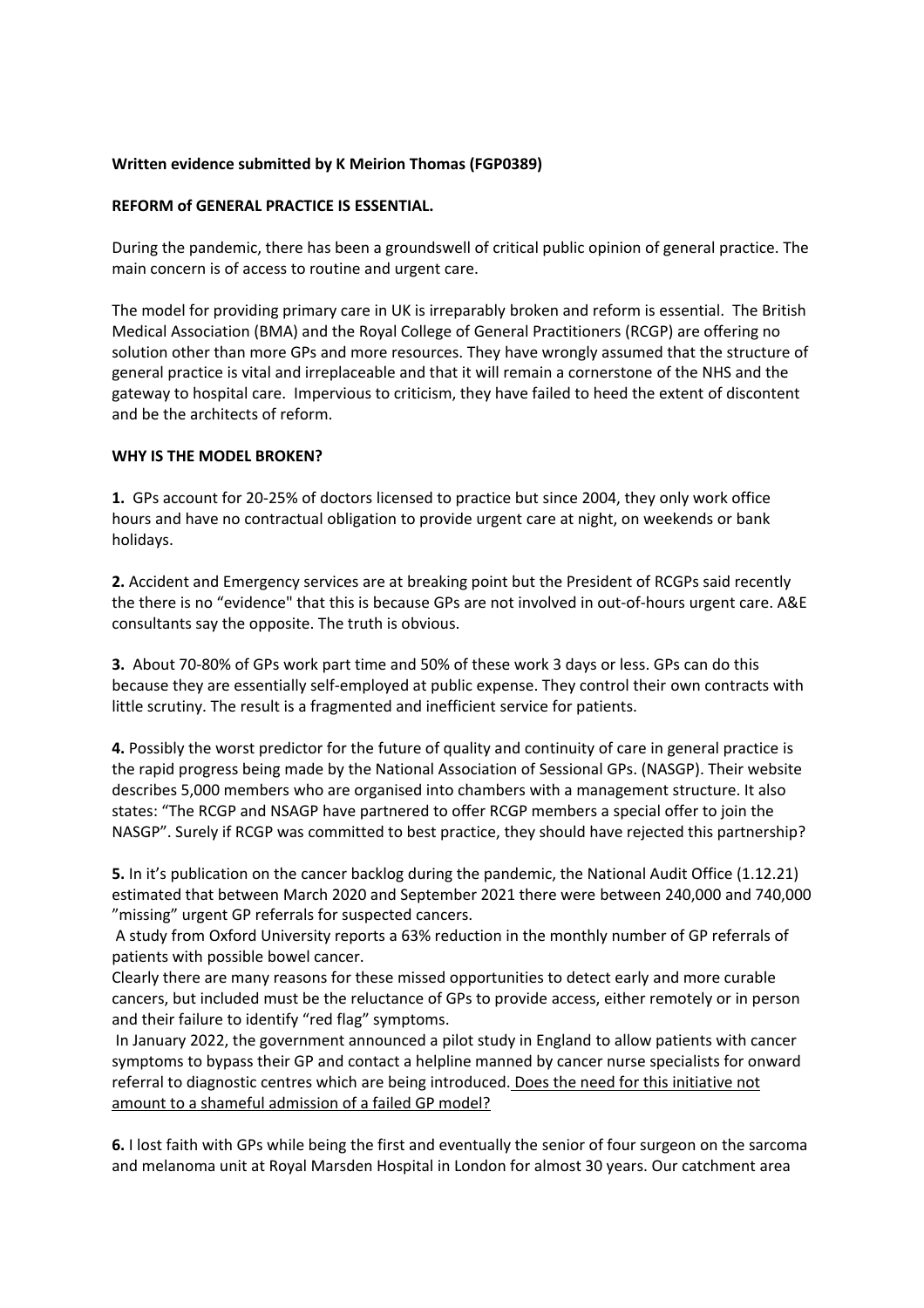was the whole of the south of England. I realised early on that the challenge would be to maintain contact with GPs given that all patients were referred from secondary care. Naively, I thought that if I sent copies of all letters, operation notes and histologies to the named GP, they would help with postoperative care given the distances patients needed to travel. I soon realised that GPs rarely had their own lists of patients. When my letters arrived at the practice, they would be scanned onto the computer system by office staff, to be read by any GP only when the patient made an appointment at the surgery. To my mind, that amounts to an unforgiveable lack of continuity of care.

**7.** Sadly, any attempt at continuity of care has been abandoned by most British GPs citing overwhelming workload as the reason and ignoring part-time working as a contributing cause. This is despite the result of a Norwegian study published in October 2021 in the British GP Journal which showed that continuity of care by a named GP reduces out-of-hours demand, results in fewer hospital admissions and even reduces patient mortality.

More recently, a study from Exeter has shown that if patients with dementia see the same GP, this improves safe prescribing, health outcomes and reduces treatment costs and care needs. Multiple other benefits of continuity of care are described in a King's Fund report (2010). Most GPs are happy to ignore this evidence.

**8.** An editorial in the Times recently described general practice as a "cottage industry". I can understand the frustration felt by some GPs which must translate into the oft-mentioned "burnout". Most patients present with transient or trivial problems, often non-medical. Yet patients have a right to consult their GP as often as they wish for whatever reason. Medical students on their GP modules must spot this immediately and realising that it is so far removed from hospital medicine, shun general practice as a career option.

# **SUGGESTIONS FOR REFORM. (These suggestions are discontinuous and could be integrated to a greater or lesser extent.)**

**1.**The NHS is composed of two distinct medical manpower components, namely hospital and general practice, with different patterns of work and little staff overlap. For example, hospital doctors work in a more professionally nourishing team environment with daily contact between specialists, specialist trainees, with access to research projects, postgraduate meetings and especially MDTs. Rapid laboratory and diagnostic services are also available.

With minor exceptions, general practitioners have none of these benefits which must contribute to professional isolation, "burn-out" and de-skilling. Of great importance, this reality must be discouraging to many potential recruits into general practice. In order to benefit patients, this model of work must change to create joint posts between hospital and general practice. But how?

**2.** My radical solution, previously suggested, would be to integrate GP training with A&E training. Then to create jobs across the divide, a solution that would benefit both specialities. For example, after F2, all trainees would follow A&E training for 3 years at which point those choosing the GP option would transfer to general practice for their final year of training. The other cohort who choose to become A&E consultants would train for another 3 years to gain the necessary experience in anaesthetics, ITU, complex resussitation etc.

The same model could apply to those choosing to train in emergency medicine before a similar divide, again designed to enhance expertise and job satisfaction in general practice.

**3.**This suggestion is not far removed from the model of Urgent Care Centres where many junior doctors also work part-time in general practice, fashionably developing what is called a "portfolio career". The difference is that Urgent Care Centres are privatized.